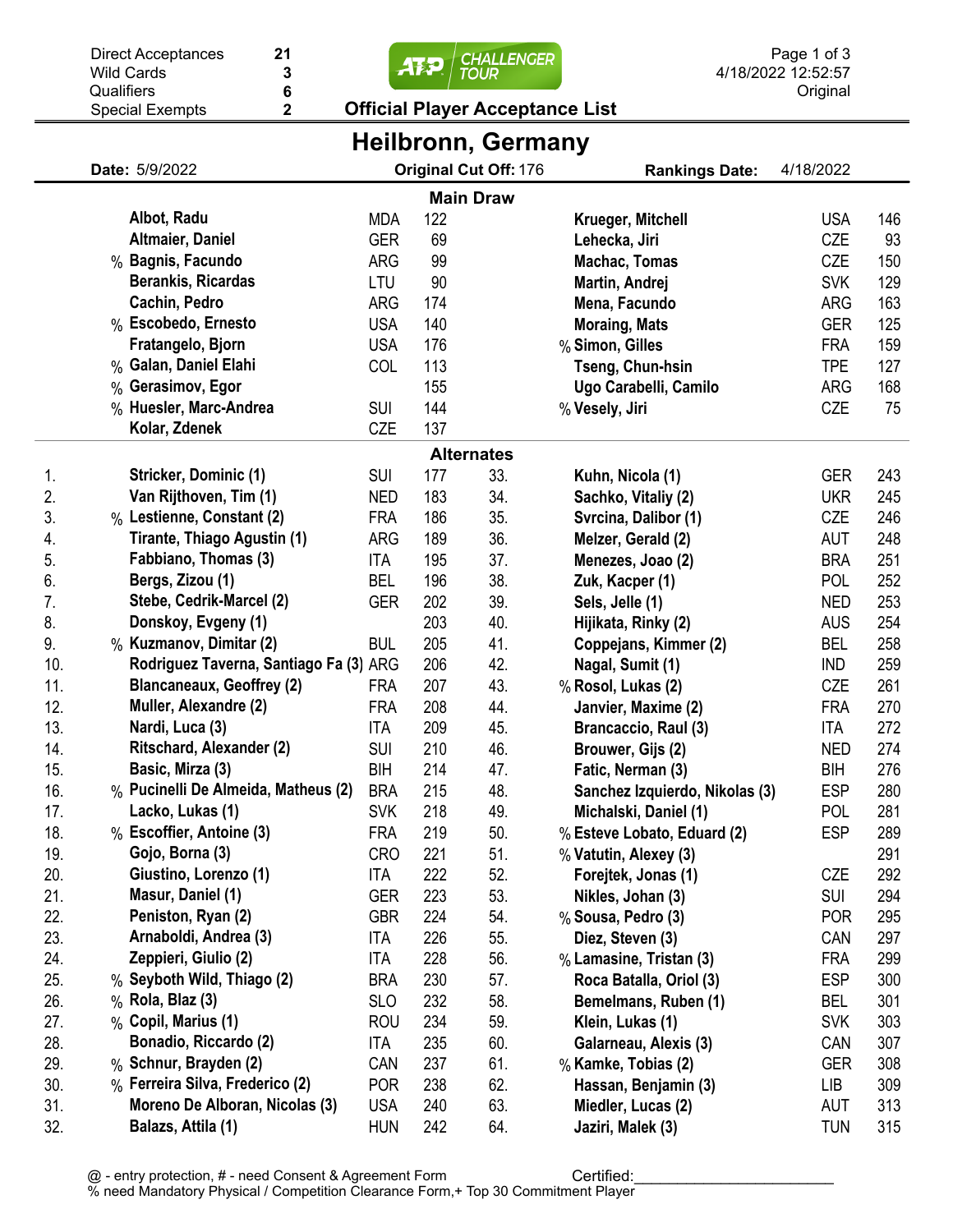| 21<br><b>Direct Acceptances</b><br><b>Wild Cards</b><br>3                                   |                      |  |                                            |                          | <b>CHALLENGER</b><br><b>TOUR</b> |              |                      | Page 2 of 3<br>4/18/2022 12:52:58           |                          |            |  |  |
|---------------------------------------------------------------------------------------------|----------------------|--|--------------------------------------------|--------------------------|----------------------------------|--------------|----------------------|---------------------------------------------|--------------------------|------------|--|--|
|                                                                                             |                      |  | 6<br>Qualifiers                            |                          |                                  |              |                      |                                             | Original                 |            |  |  |
| <b>Official Player Acceptance List</b><br>$\overline{\mathbf{2}}$<br><b>Special Exempts</b> |                      |  |                                            |                          |                                  |              |                      |                                             |                          |            |  |  |
| Heilbronn, Germany                                                                          |                      |  |                                            |                          |                                  |              |                      |                                             |                          |            |  |  |
| Original Cut Off: 176<br>Date: 5/9/2022<br>4/18/2022<br><b>Rankings Date:</b>               |                      |  |                                            |                          |                                  |              |                      |                                             |                          |            |  |  |
| <b>Alternates</b>                                                                           |                      |  |                                            |                          |                                  |              |                      |                                             |                          |            |  |  |
| 65.                                                                                         |                      |  | % Krstin, Pedja (2)                        | <b>SRB</b>               | 316                              | 110.         |                      | % Prihodko, Oleg (3)                        | <b>UKR</b>               | 450        |  |  |
| 66.                                                                                         |                      |  | Forti, Francesco (3)                       | <b>ITA</b>               | 318                              | 111.         |                      | Moro Canas, Alejandro (1)                   | <b>ESP</b>               | 452        |  |  |
| 67.                                                                                         |                      |  | <b>Bachinger, Matthias (2)</b>             | <b>GER</b>               | 321                              | 112.         |                      | Fonio, Giovanni (2)                         | ITA                      | 455        |  |  |
| 68.                                                                                         |                      |  | Krutykh, Oleksii (1)                       | <b>UKR</b>               | 325                              | 113.         |                      | Paz, Juan Pablo (2)                         | ARG                      | 456        |  |  |
| 69.                                                                                         |                      |  | Marozsan, Fabian (2)                       | <b>HUN</b>               | 326                              | 114.         |                      | Kravchenko, Georgii (3)                     | <b>UKR</b>               | 457        |  |  |
| 70.                                                                                         |                      |  | Geerts, Michael (3)                        | <b>BEL</b>               | 328                              | 115.         |                      | % Lock, Benjamin (3)                        | ZIM                      | 462        |  |  |
| 71.                                                                                         |                      |  | Lokoli, Laurent (2)                        | <b>FRA</b>               | 335                              | 116.         |                      | Weis, Alexander (2)                         | ITA                      | 466        |  |  |
| 72.                                                                                         |                      |  | Gautier, Alexis (3)                        | <b>FRA</b>               | 336                              | 117.         |                      | Neumayer, Lukas (2)                         | AUT                      | 467        |  |  |
| 73.                                                                                         |                      |  | Domingues, Joao (2)                        | <b>POR</b>               | 344                              | 118.         |                      | Wenger, Damien (2)                          | SUI                      | 468        |  |  |
| 74.                                                                                         |                      |  | Martineau, Matteo (3)                      | <b>FRA</b>               | 345                              | 119.         |                      | Den Ouden, Guy (1)                          | <b>NED</b>               | 484        |  |  |
| 75.                                                                                         |                      |  | Kirkin, Ergi (2)                           | <b>TUR</b>               | 346                              | 120.         | $^{\textregistered}$ | Myneni, Saketh (1)                          | IND                      | 491        |  |  |
| 76.                                                                                         |                      |  | Wessels, Louis (1)                         | <b>GER</b>               | 348                              | 121.         |                      | Gill, Felix (2)                             | <b>GBR</b>               | 492        |  |  |
| 77.                                                                                         |                      |  | % Gulbis, Ernests (3)                      | LAT                      | 349                              | 122.         |                      | Haerteis, Johannes (1)                      | GER                      | 501        |  |  |
| 78.                                                                                         |                      |  | % Hemery, Calvin (2)                       | <b>FRA</b>               | 350                              | 123.         |                      | Chepelev, Andrey (5)                        |                          | 502        |  |  |
| 79.                                                                                         | @                    |  | Donati, Matteo (2)                         | <b>ITA</b>               | 353                              | 124.         |                      | Orlov, Vladyslav (3)                        | <b>UKR</b>               | 505        |  |  |
| 80.                                                                                         |                      |  | Squire, Henri (1)                          | <b>GER</b>               | 356                              | 125.         |                      | Patael, Ben (2)                             | <b>ISR</b>               | 508        |  |  |
| 81.                                                                                         | $^{\textregistered}$ |  | Jahn, Jeremy (2)                           | <b>GER</b>               | 357                              | 126.         |                      | Nakagawa, Naoki (4)                         | <b>JPN</b>               | 510        |  |  |
| 82.                                                                                         |                      |  | Ionel, Nicholas David (2)                  | <b>ROU</b>               | 360                              | 127.         |                      | Zhu, Evan (1)                               | <b>USA</b>               | 521        |  |  |
| 83.                                                                                         |                      |  | Gimeno Valero, Carlos (2)                  | <b>ESP</b>               | 363                              | 128.         |                      | Potenza, Luca (3)                           | ITA                      | 526        |  |  |
| 84.                                                                                         |                      |  | Added, Dan (2)                             | <b>FRA</b>               | 368                              | 129.         |                      | Damas, Miguel (3)                           | <b>ESP</b>               | 542        |  |  |
| 85.                                                                                         |                      |  | Rybakov, Alex (2)                          | <b>USA</b>               | 369                              | 130.         |                      | Smith, Roy (4)                              | <b>USA</b>               | 549        |  |  |
| 86.<br>87.                                                                                  |                      |  | Virtanen, Otto (1)<br>Decamps, Gabriel (3) | <b>FIN</b>               | 371                              | 131.         |                      | Roncalli, Simone (1)                        | ITA                      | 553        |  |  |
| 88.                                                                                         |                      |  | Moeller, Marvin (1)                        | <b>BRA</b><br><b>GER</b> | 377<br>378                       | 132.<br>133. |                      | Vanshelboim, Eric (3)<br>Pichler, David (4) | <b>UKR</b><br><b>AUT</b> | 554<br>556 |  |  |
| 89.                                                                                         |                      |  | Kovacevic, Aleksandar (3)                  | <b>USA</b>               | 382                              | 134.         |                      | % Choinski, Jan (3)                         | <b>GBR</b>               | 557        |  |  |
| 90.                                                                                         |                      |  | Viola, Matteo (5)                          | <b>ITA</b>               | 387                              | 135.         |                      | Bertola, Remy (2)                           | SUI                      | 566        |  |  |
| 91.                                                                                         |                      |  | Van Assche, Luca (2)                       | <b>FRA</b>               | 389                              | 136.         |                      | Jahn, Jeremy (2)                            | <b>GER</b>               | 571        |  |  |
| 92.                                                                                         |                      |  | Erler, Alexander (2)                       | AUT                      | 393                              | 137.         |                      | Cacao, Tiago (2)                            | <b>POR</b>               | 573        |  |  |
| 93.                                                                                         |                      |  | Fanselow, Sebastian (2)                    | <b>GER</b>               | 399                              | 138.         |                      | Cukierman, Daniel (3)                       | <b>ISR</b>               | 578        |  |  |
| 94.                                                                                         |                      |  | Vrbensky, Michael (2)                      | CZE                      | 402                              | 139.         |                      | Nejedly, Pavel (2)                          | CZE                      | 580        |  |  |
| 95.                                                                                         |                      |  | Gengel, Marek (2)                          | CZE                      | 403                              | 140.         |                      | Zverev, Mischa (2)                          | <b>GER</b>               | 582        |  |  |
| 96.                                                                                         |                      |  | Gutierrez, Oscar Jose (2)                  | <b>BRA</b>               | 409                              | 141.         |                      | Reymond, Arthur (2)                         | <b>FRA</b>               | 587        |  |  |
| 97.                                                                                         |                      |  | % Heyman, Christopher (1)                  | <b>BEL</b>               | 410                              | 142.         |                      | Fancutt, Thomas (3)                         | <b>AUS</b>               | 618        |  |  |
| 98.                                                                                         |                      |  | % Ejupovic, Elmar (3)                      | <b>GER</b>               | 414                              | 143.         |                      | Myneni, Saketh (1)                          | IND                      | 638        |  |  |
| 99.                                                                                         |                      |  | % Cuevas, Martin (2)                       | <b>URU</b>               | 416                              | 144.         |                      | Musialek, Alexis (3)                        | <b>FRA</b>               | 641        |  |  |
| 100.                                                                                        |                      |  | Shang, Juncheng (1)                        | <b>CHN</b>               | 419                              | 145.         |                      | Briand, Jurgen (3)                          | <b>FRA</b>               | 651        |  |  |
| 101.                                                                                        |                      |  | % Harris, Andrew (2)                       | <b>AUS</b>               | 421                              | 146.         |                      | Brugnerotto, Marco (3)                      | ITA                      | 654        |  |  |
| 102.                                                                                        |                      |  | % Baldi, Filippo (2)                       | ITA                      | 423                              | 147.         |                      | Mertens, Yannick (3)                        | BEL                      | 673        |  |  |
| 103.                                                                                        |                      |  | Catarina, Lucas (2)                        | <b>MON</b>               | 430                              | 148.         |                      | Cozbinov, Alexandr (4)                      | <b>MDA</b>               | 674        |  |  |
| 104.                                                                                        |                      |  | Echargui, Moez (2)                         | <b>TUN</b>               | 434                              | 149.         |                      | Moraing, Oscar (1)                          | GER                      | 680        |  |  |
| 105.                                                                                        |                      |  | Fils, Arthur (2)                           | <b>FRA</b>               | 437                              | 150.         |                      | Vilardo, Francesco (4)                      | ITA                      | 690        |  |  |
| 106.                                                                                        |                      |  | Sultanov, Khumoyun (2)                     | <b>UZB</b>               | 439                              | 151.         |                      | Negritu, Christoph (1)                      | <b>GER</b>               | 725        |  |  |
| 107.                                                                                        |                      |  | Molleker, Rudolf (1)                       | <b>GER</b>               | 443                              | 152.         |                      | Giacalone, Omar (4)                         | ITA                      | 729        |  |  |
| 108.                                                                                        |                      |  | Heller, Peter (2)                          | <b>GER</b>               | 448                              | 153.         |                      | Galoppini, Davide (3)                       | ITA                      | 730        |  |  |
| 109.                                                                                        |                      |  | De Schepper, Kenny (2)                     | <b>FRA</b>               | 449                              | 154.         |                      | % Pospisil, Jaroslav (3)                    | CZE                      | 740        |  |  |

@ - entry protection, # - need Consent & Agreement Form % need Mandatory Physical / Competition Clearance Form,+ Top 30 Commitment Player Certified:\_\_\_\_\_\_\_\_\_\_\_\_\_\_\_\_\_\_\_\_\_\_\_